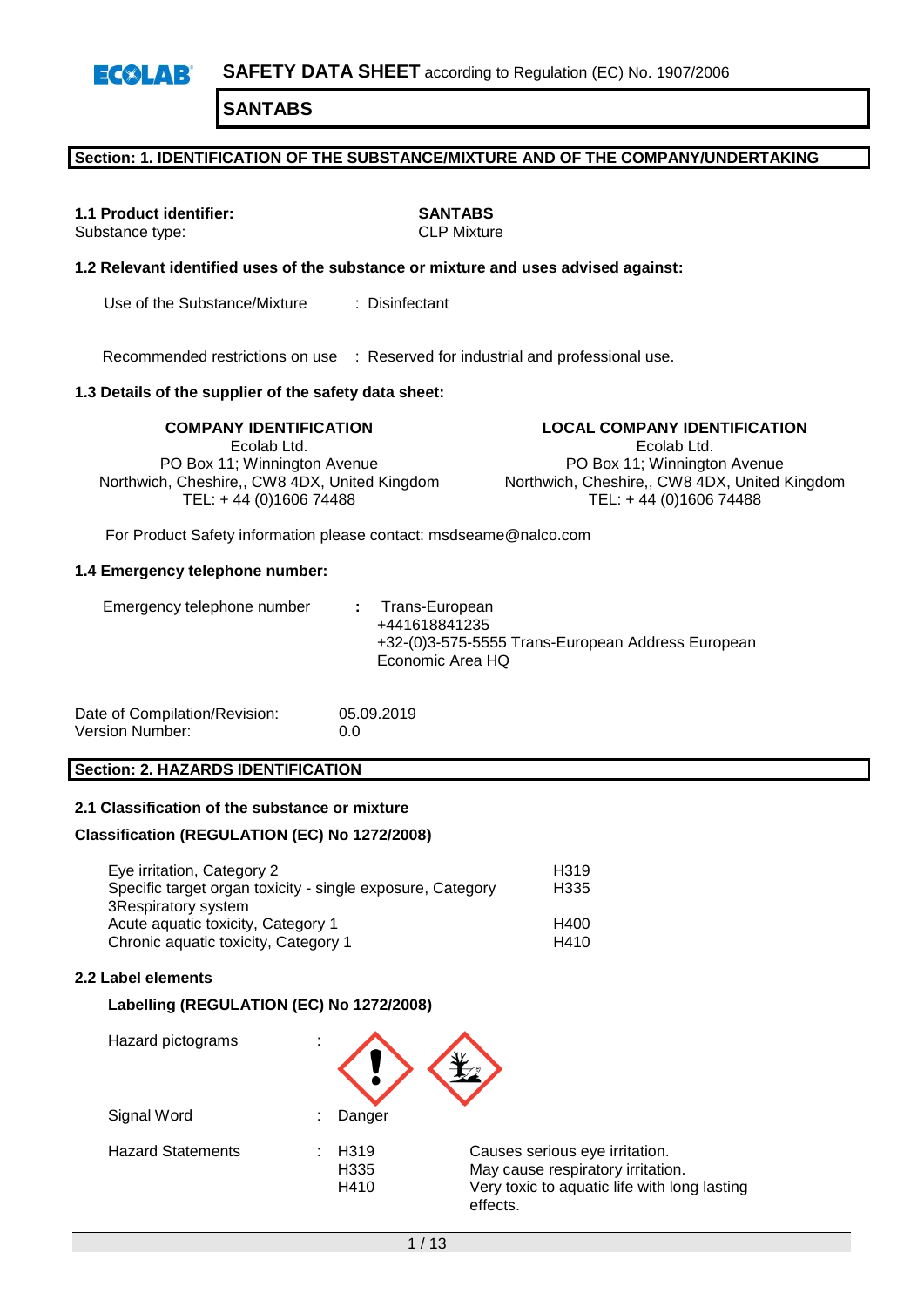| <b>SANTABS</b>                           |  |                                        |                                                                           |  |
|------------------------------------------|--|----------------------------------------|---------------------------------------------------------------------------|--|
| Supplemental Hazard<br><b>Statements</b> |  | EUH031                                 | Contact with acids liberates toxic gas.                                   |  |
| <b>Precautionary Statements</b>          |  | <b>Prevention:</b><br>P <sub>261</sub> | Avoid breathing dust/ fume/ gas/ mist/<br>vapours/ spray.                 |  |
|                                          |  | P <sub>273</sub><br>P280e              | Avoid release to the environment.<br>Wear eye protection/face protection. |  |

Hazardous components which must be listed on the label: Sodium Dichloroisocyanurate

### **2.3 Other hazards**

Mixing this product with acid or ammonia releases chlorine gas. Do not mix with bleach or other chlorinated products – will cause chlorine gas.

### **Section: 3. COMPOSITION/INFORMATION ON INGREDIENTS**

### **3.2 Mixtures**

### **Hazardous components**

| <b>Chemical Name</b>        | CAS-No.                                   | Classification                                                                                                                                                                                                                                                                 | Concentration: |
|-----------------------------|-------------------------------------------|--------------------------------------------------------------------------------------------------------------------------------------------------------------------------------------------------------------------------------------------------------------------------------|----------------|
|                             | $EC-NO$                                   | (REGULATION (EC) No 1272/2008)                                                                                                                                                                                                                                                 | [%]            |
|                             | REACH No.                                 |                                                                                                                                                                                                                                                                                |                |
| Sodium Dichloroisocyanurate | 2893-78-9<br>220-767-7                    | Note G Oxidizing solids Category 2; H272<br>Acute toxicity Category 4; H302<br>Eye irritation Category 2; H319<br>Specific target organ toxicity - single<br>exposure Category 3; H335<br>Acute aquatic toxicity Category 1; H400<br>Chronic aquatic toxicity Category 1; H410 | $50 - 5 = 100$ |
| Adipic Acid                 | 124-04-9<br>204-673-3<br>01-2119457561-38 | Eye irritation Category 2; H319                                                                                                                                                                                                                                                | $20 - 25$      |
| Sodium Carbonate            | 497-19-8<br>207-838-8<br>01-2119485498-19 | Eye irritation Category 2; H319                                                                                                                                                                                                                                                | $3 - 5$        |

For the full text of the H-Statements mentioned in this Section, see Section 16.

### **Section: 4. FIRST AID MEASURES**

### **4.1 Description of first aid measures**

| If inhaled              | $\therefore$ Remove to fresh air.<br>Treat symptomatically.<br>Get medical attention if symptoms occur.                                                                                           |
|-------------------------|---------------------------------------------------------------------------------------------------------------------------------------------------------------------------------------------------|
| In case of skin contact | : Wash off with soap and plenty of water.<br>Get medical attention if symptoms occur.                                                                                                             |
| In case of eye contact  | : Rinse immediately with plenty of water, also under the eyelids,<br>for at least 15 minutes.<br>Remove contact lenses, if present and easy to do. Continue<br>rinsing.<br>Get medical attention. |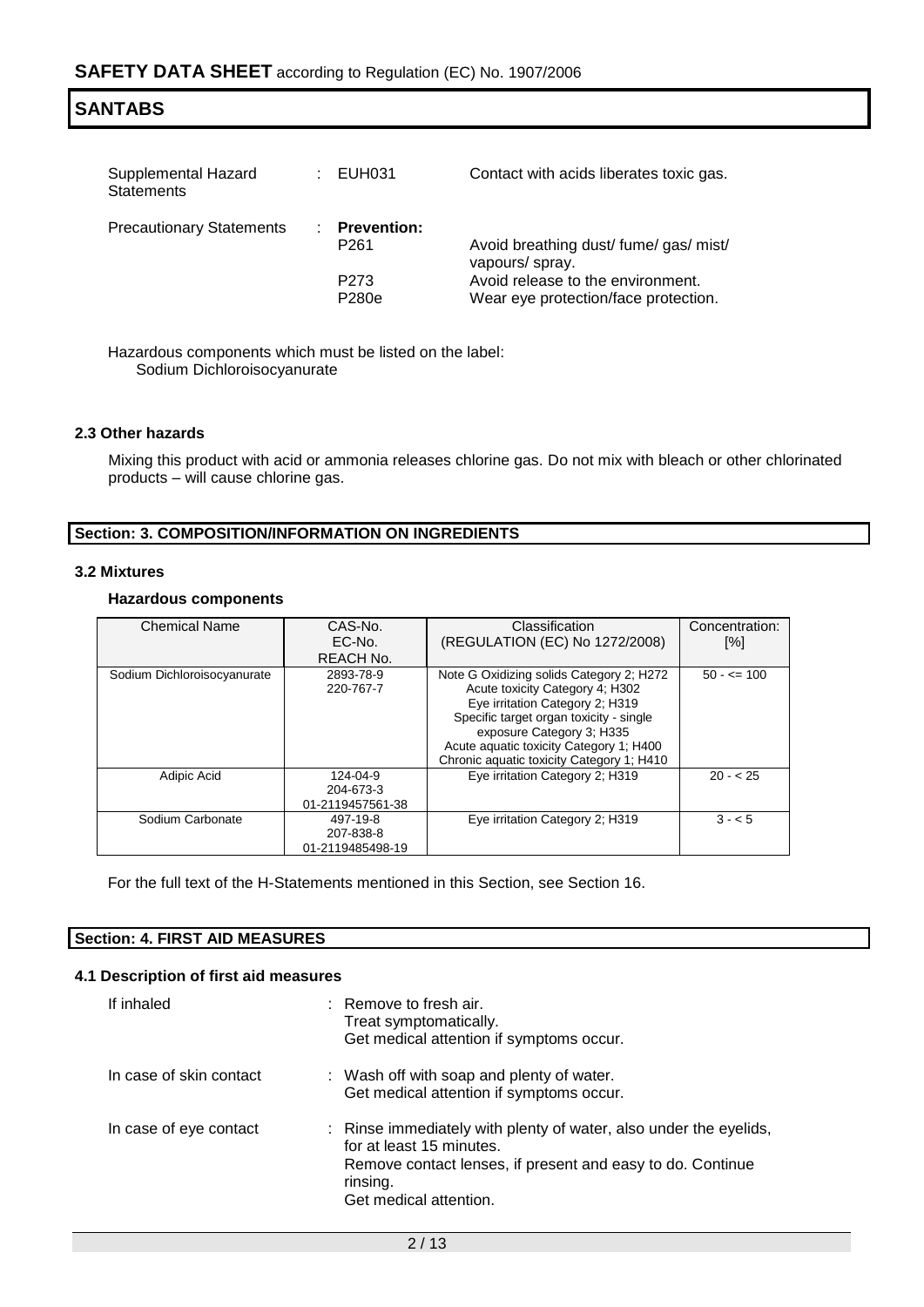| <b>SANTABS</b>             |                                                                                                                                                                                                           |  |
|----------------------------|-----------------------------------------------------------------------------------------------------------------------------------------------------------------------------------------------------------|--|
| If swallowed               | $:$ Rinse mouth.<br>Get medical attention if symptoms occur.                                                                                                                                              |  |
| Protection of first-aiders | : In event of emergency assess the danger before taking action.<br>Do not put yourself at risk of injury. If in doubt, contact<br>emergency responders. Use personal protective equipment as<br>required. |  |
|                            | 4.2 Most important symptoms and effects, both acute and delayed                                                                                                                                           |  |
|                            | See Section 11 for more detailed information on health effects and symptoms.                                                                                                                              |  |
|                            | hahaan taamtaant lainana haa noitaatta lapiham ataihammi to noitanihal S h                                                                                                                                |  |

| 4.3 Indication of immediate medical attention and special treatment needed |  |  |
|----------------------------------------------------------------------------|--|--|
|                                                                            |  |  |

| Treat symptomatically. |
|------------------------|
|                        |

## **Section: 5. FIREFIGHTING MEASURES**

### **5.1 Extinguishing media**

| Suitable extinguishing media                              | : Use extinguishing measures that are appropriate to local<br>circumstances and the surrounding environment.                                                                                                                                                |
|-----------------------------------------------------------|-------------------------------------------------------------------------------------------------------------------------------------------------------------------------------------------------------------------------------------------------------------|
| Unsuitable extinguishing<br>media                         | : None known.                                                                                                                                                                                                                                               |
| 5.2 Special hazards arising from the substance or mixture |                                                                                                                                                                                                                                                             |
| Specific hazards during<br>firefighting                   | : Exposure to decomposition products may be a hazard to<br>health.                                                                                                                                                                                          |
| Hazardous combustion<br>products                          | : Depending on combustion properties, decomposition products<br>may include following materials:<br>Carbon oxides<br>nitrogen oxides (NOx)<br>Sulphur oxides<br>Oxides of phosphorus                                                                        |
| 5.3 Advice for firefighters                               |                                                                                                                                                                                                                                                             |
| Special protective equipment<br>for firefighters          | : Use personal protective equipment.                                                                                                                                                                                                                        |
| Further information                                       | : Collect contaminated fire extinguishing water separately. This<br>must not be discharged into drains. Fire residues and<br>contaminated fire extinguishing water must be disposed of in<br>accordance with local regulations. In the event of fire and/or |

### **Section: 6. ACCIDENTAL RELEASE MEASURES**

### **6.1 Personal precautions, protective equipment and emergency procedures**

| Advice for non-emergency           | : Ensure clean-up is conducted by trained personnel only.                                                                                              |
|------------------------------------|--------------------------------------------------------------------------------------------------------------------------------------------------------|
| personnel                          | Refer to protective measures listed in sections 7 and 8.                                                                                               |
| Advice for emergency<br>responders | : If specialised clothing is required to deal with the spillage, take<br>note of any information in Section 8 on suitable and unsuitable<br>materials. |

explosion do not breathe fumes.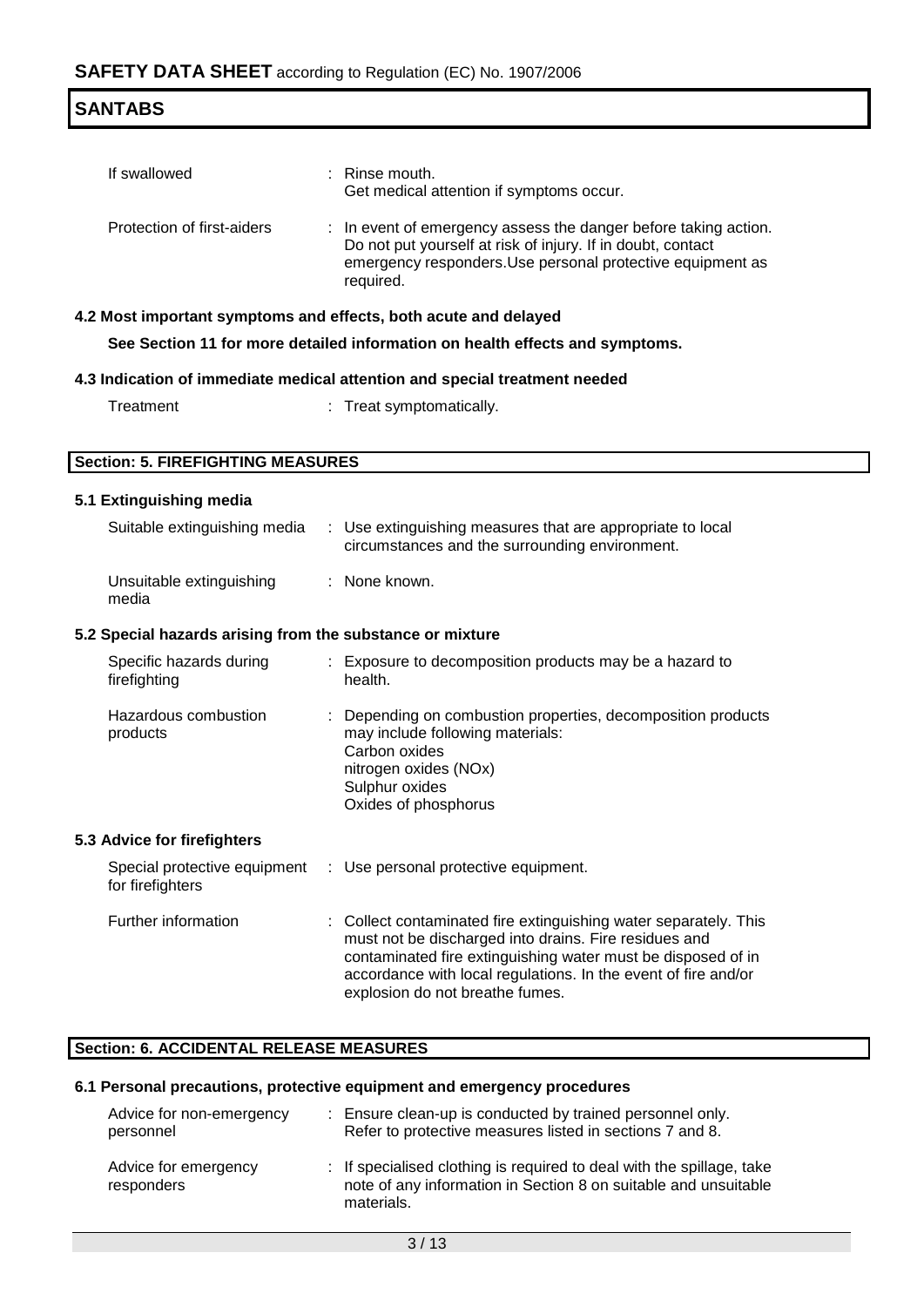### **6.2 Environmental precautions**

Environmental precautions : Do not allow contact with soil, surface or ground water.

### **6.3 Methods and materials for containment and cleaning up**

Methods for cleaning up : Sweep up and shovel into suitable containers for disposal.

#### **6.4 Reference to other sections**

See Section 1 for emergency contact information. For personal protection see section 8. See Section 13 for additional waste treatment information.

### **Section: 7. HANDLING AND STORAGE**

#### **7.1 Precautions for safe handling**

| Advice on safe handling                                          |  | : Avoid contact with skin and eyes. Do not breathe dust. Wash<br>hands thoroughly after handling. Use only with adequate<br>ventilation. Mixing this product with acid or ammonia releases<br>chlorine gas. Do not mix with bleach or other chlorinated<br>products - will cause chlorine gas. |  |
|------------------------------------------------------------------|--|------------------------------------------------------------------------------------------------------------------------------------------------------------------------------------------------------------------------------------------------------------------------------------------------|--|
| Hygiene measures                                                 |  | : Handle in accordance with good industrial hygiene and safety<br>practice. Remove and wash contaminated clothing before re-<br>use. Wash face, hands and any exposed skin thoroughly after<br>handling.                                                                                       |  |
| 7.2 Conditions for safe storage, including any incompatibilities |  |                                                                                                                                                                                                                                                                                                |  |
| Requirements for storage<br>areas and containers                 |  | : Keep out of reach of children. Keep container tightly closed.<br>Store in suitable labelled containers.                                                                                                                                                                                      |  |
| Suitable material                                                |  | : Keep in properly labelled containers.                                                                                                                                                                                                                                                        |  |
|                                                                  |  |                                                                                                                                                                                                                                                                                                |  |
| Unsuitable material                                              |  |                                                                                                                                                                                                                                                                                                |  |
| <b>7.3 Specific end uses</b>                                     |  | not determined                                                                                                                                                                                                                                                                                 |  |

### **Section: 8. EXPOSURE CONTROLS/PERSONAL PROTECTION**

#### **8.1 Control parameters**

Contains no substances with occupational exposure limit values.

| ۰, |
|----|
|----|

| ◡◝◟                         |                                                                                                                        |
|-----------------------------|------------------------------------------------------------------------------------------------------------------------|
| Sodium Dichloroisocyanurate | End Use: Workers<br>Exposure routes: Dermal<br>Potential health effects: long term - systemic<br>$2.3 \text{ mg/kg}$   |
|                             | End Use: Workers<br>Exposure routes: Inhalation<br>Potential health effects: long term - systemic<br>Value: 8.11 mg/m3 |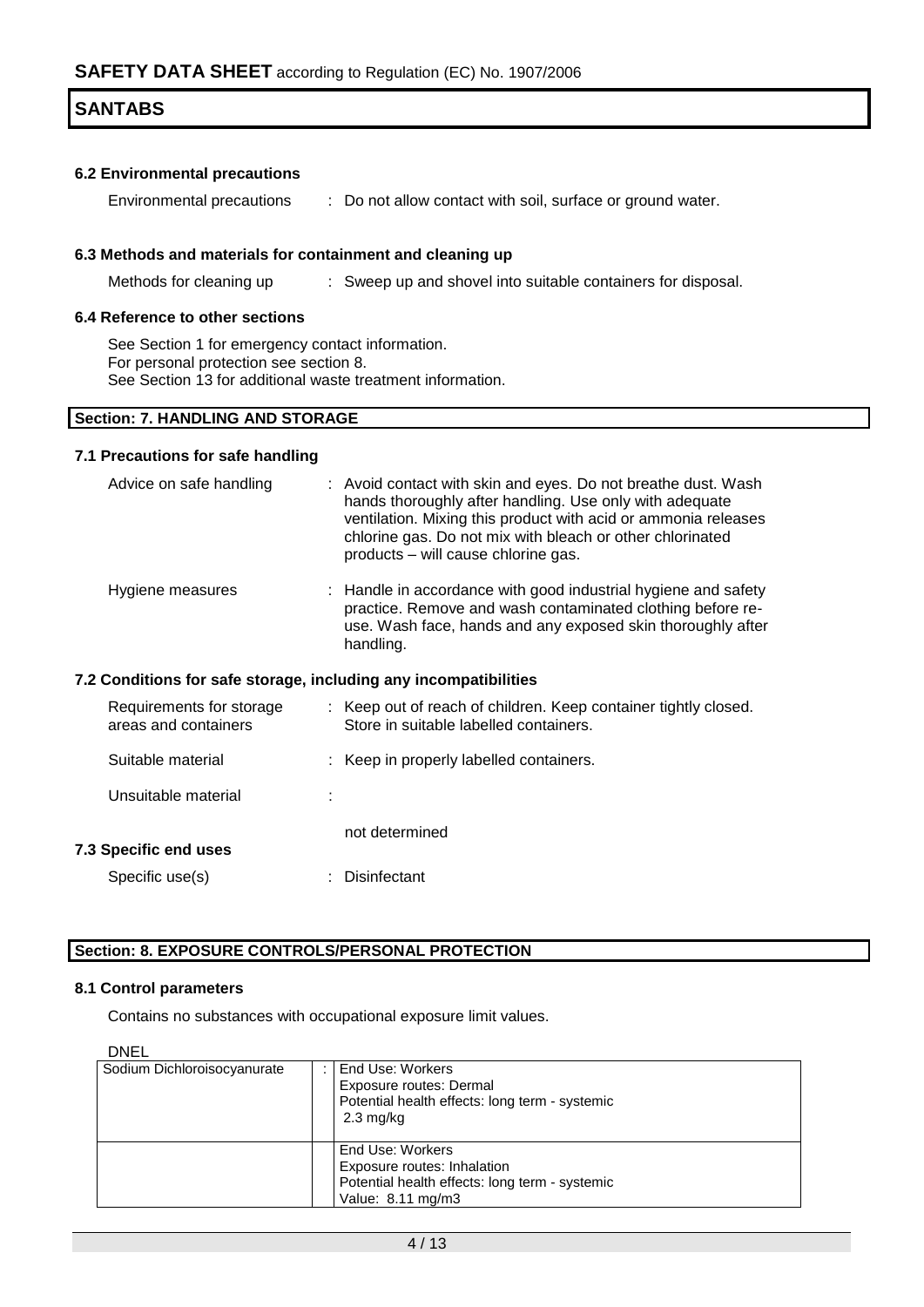| Adipic Acid      | $\epsilon$ | End Use: Workers<br>Exposure routes: Dermal<br>Potential health effects: short-term - systemic<br>38 mg/kg                   |
|------------------|------------|------------------------------------------------------------------------------------------------------------------------------|
|                  |            | End Use: Workers<br>Exposure routes: Inhalation<br>Potential health effects: short-term - systemic<br>Value: 264 mg/m3       |
|                  |            | End Use: Workers<br>Exposure routes: Inhalation<br>Potential health effects: short-term - local<br>Value: 5 mg/m3            |
|                  |            | End Use: Workers<br>Exposure routes: Dermal<br>Potential health effects: long term - systemic                                |
|                  |            | End Use: Workers<br>Exposure routes: Inhalation<br>Potential health effects: long term - systemic<br>Value: 264 mg/m3        |
|                  |            | End Use: Workers<br>Exposure routes: Inhalation<br>Potential health effects: long-term - local<br>Value: 5 mg/m3             |
| Sodium Carbonate | ÷          | End Use: Workers<br>Exposure routes: Inhalation<br>Potential health effects: Long-term local effects<br>Value: 10 mg/m3      |
|                  |            | <b>End Use: Consumers</b><br>Exposure routes: Inhalation<br>Potential health effects: Acute local effects<br>Value: 10 mg/m3 |

PNEC

| .<br>Sodium Dichloroisocyanurate | ÷                         | Fresh water<br>Value: 0.00017 mg/l         |  |  |  |
|----------------------------------|---------------------------|--------------------------------------------|--|--|--|
|                                  |                           | Marine water<br>Value: 1.52 mg/l           |  |  |  |
|                                  |                           | Intermittent release<br>Value: 0.0017 mg/l |  |  |  |
|                                  |                           | <b>STP</b><br>Value: 0.59 mg/l             |  |  |  |
|                                  |                           | Fresh water sediment<br>Value: 7.56 mg/kg  |  |  |  |
|                                  |                           | Soil<br>Value: 0.756 mg/kg                 |  |  |  |
| Adipic Acid                      | $\mathbb{R}^{\mathbb{Z}}$ | Fresh water<br>Value: 0.126 mg/l           |  |  |  |
|                                  |                           | Marine water<br>Value: 0.0126 mg/l         |  |  |  |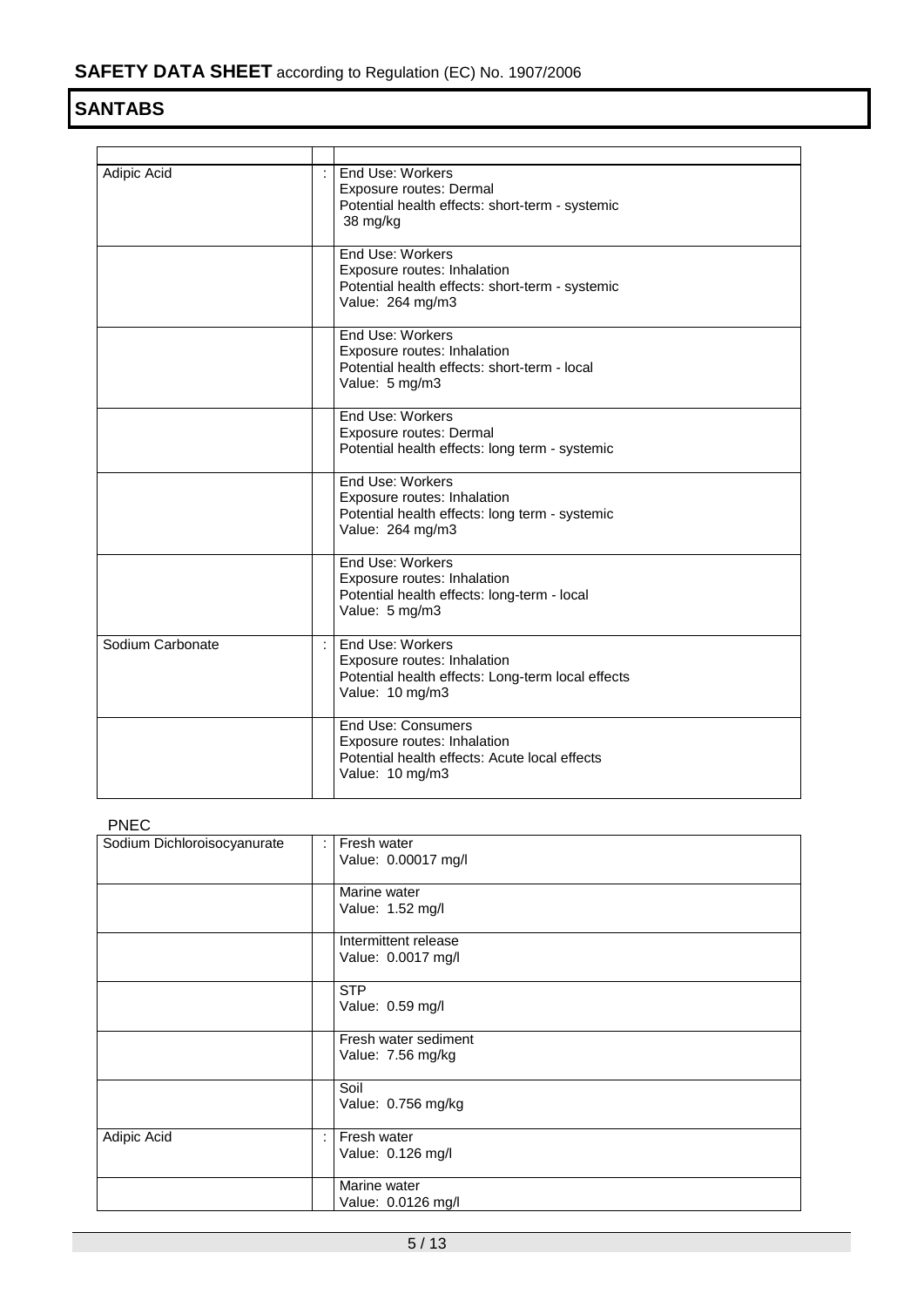| Intermittent release<br>Value: 0.46 mg/l |
|------------------------------------------|
| <b>STP</b><br>Value: 59.1 mg/l           |
| Sediment<br>Value: 0.484 mg/kg           |
| Soil<br>Value: 0.0228 mg/kg              |

### **8.2 Exposure controls**

### **Appropriate engineering controls**

Effective exhaust ventilation system. Maintain air concentrations below occupational exposure standards.

#### **Individual protection measures**

| Hygiene measures                          | : Handle in accordance with good industrial hygiene and safety<br>practice. Remove and wash contaminated clothing before re-<br>use. Wash face, hands and any exposed skin thoroughly after<br>handling.                                                                                                                                                                                                |  |
|-------------------------------------------|---------------------------------------------------------------------------------------------------------------------------------------------------------------------------------------------------------------------------------------------------------------------------------------------------------------------------------------------------------------------------------------------------------|--|
| Eye/face protection (EN<br>166)           | : Safety glasses with side-shields                                                                                                                                                                                                                                                                                                                                                                      |  |
| Hand protection (EN 374)                  | : Recommended preventive skin protection<br>Gloves<br>Nitrile rubber<br>butyl-rubber<br>Breakthrough time: $1 - 4$ hours<br>Minimum thickness for butyl-rubber 0.3 mm for nitrile rubber<br>0.2 mm or equivalent (please refer to the gloves<br>manufacturer/distributor for advise).<br>Gloves should be discarded and replaced if there is any<br>indication of degradation or chemical breakthrough. |  |
| Skin and body protection<br>(EN 14605)    | : Wear suitable protective clothing.                                                                                                                                                                                                                                                                                                                                                                    |  |
| Respiratory protection (EN<br>143, 14387) | : When respiratory risks cannot be avoided or sufficiently<br>limited by technical means of collective protection or by<br>measures, methods or procedures of work organization,<br>consider the use of certified respiratory protection equipment<br>meeting EU requirements (89/656/EEC, (EU) 2016/425), or<br>equivalent, with filter type: ABEK-P                                                   |  |
| <b>Environmental exposure controls</b>    |                                                                                                                                                                                                                                                                                                                                                                                                         |  |
| General advice                            | Consider the provision of containment around storage<br>vessels.                                                                                                                                                                                                                                                                                                                                        |  |

### **Section: 9. PHYSICAL AND CHEMICAL PROPERTIES**

### **9.1 Information on basic physical and chemical properties**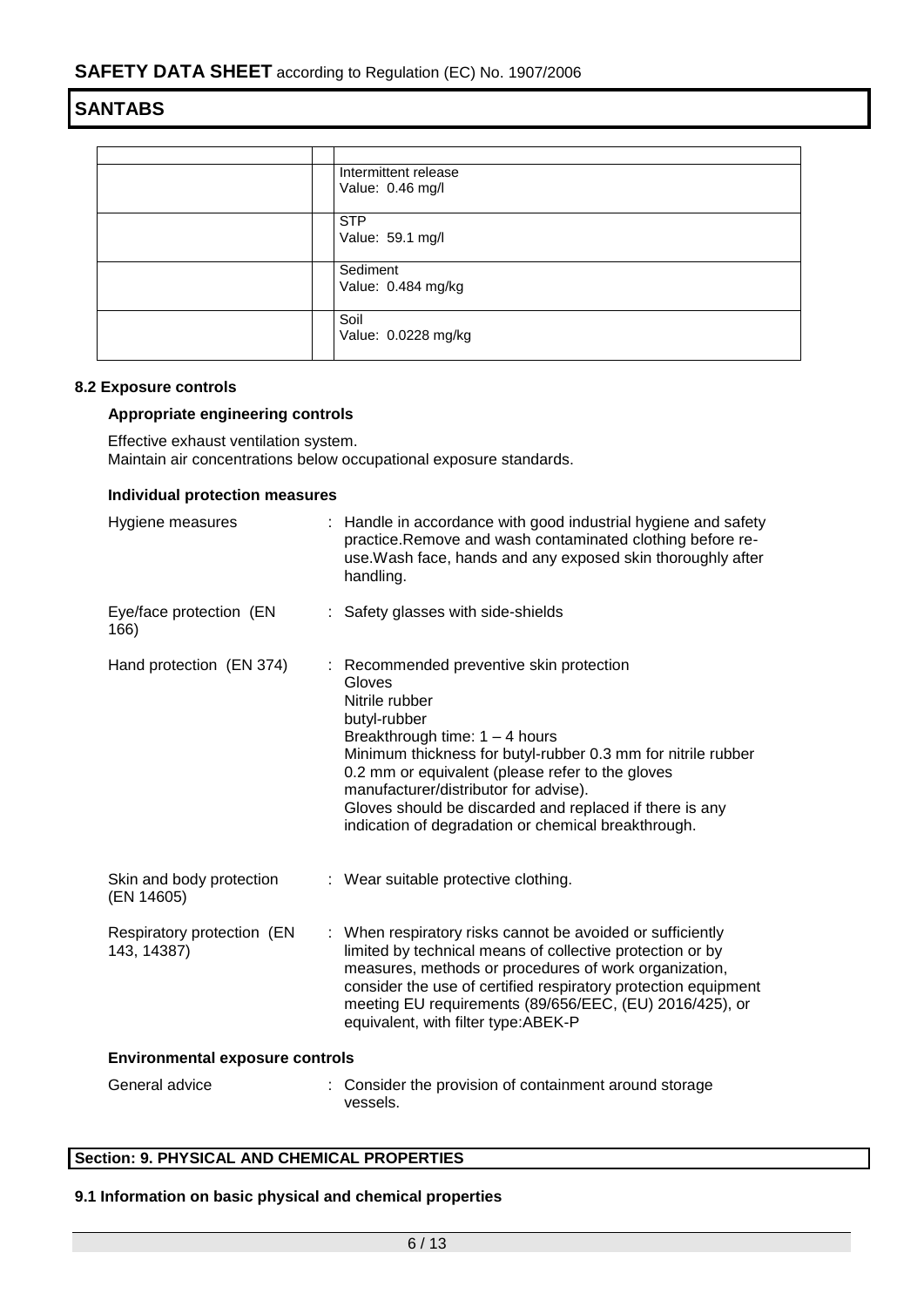| Appearance                                 |    | tablet                          |
|--------------------------------------------|----|---------------------------------|
| Colour                                     |    | no data available               |
| Odour                                      |    | no data available               |
| Flash point                                |    | no data available               |
| рH                                         |    | 4 - 6, Concentration:: 1.00 g/l |
| <b>Odour Threshold</b>                     | t  | no data available               |
| Melting point/freezing point               | t. | no data available               |
| Initial boiling point and boiling<br>range | t. | no data available               |
| Evaporation rate                           |    | no data available               |
| Flammability (solid, gas)                  |    | no data available               |
| Upper explosion limit                      | t. | no data available               |
| Lower explosion limit                      |    | no data available               |
| Vapour pressure                            |    | no data available               |
| Relative vapour density                    |    | no data available               |
| Relative density                           |    | no data available               |
| Water solubility                           | t  | no data available               |
| Solubility in other solvents               | t. | no data available               |
| Partition coefficient: n-<br>octanol/water |    | no data available               |
| Auto-ignition temperature                  | t. | no data available               |
| Thermal decomposition                      |    | no data available               |
| Viscosity, dynamic                         |    | no data available               |
| Viscosity, kinematic                       | t  | no data available               |
| <b>Explosive properties</b>                |    | no data available               |
| Oxidizing properties                       |    | no data available               |
|                                            |    |                                 |

### **9.2 Other information**

no data available

### **Section: 10. STABILITY AND REACTIVITY**

### **10.1 Reactivity**

No dangerous reaction known under conditions of normal use.

### **10.2 Chemical stability**

Stable under normal conditions.

### **10.3 Possibility of hazardous reactions**

| Hazardous reactions | : Mixing this product with acid or ammonia releases chlorine                               |
|---------------------|--------------------------------------------------------------------------------------------|
|                     | aas.<br>Do not mix with bleach or other chlorinated products – will<br>cause chlorine gas. |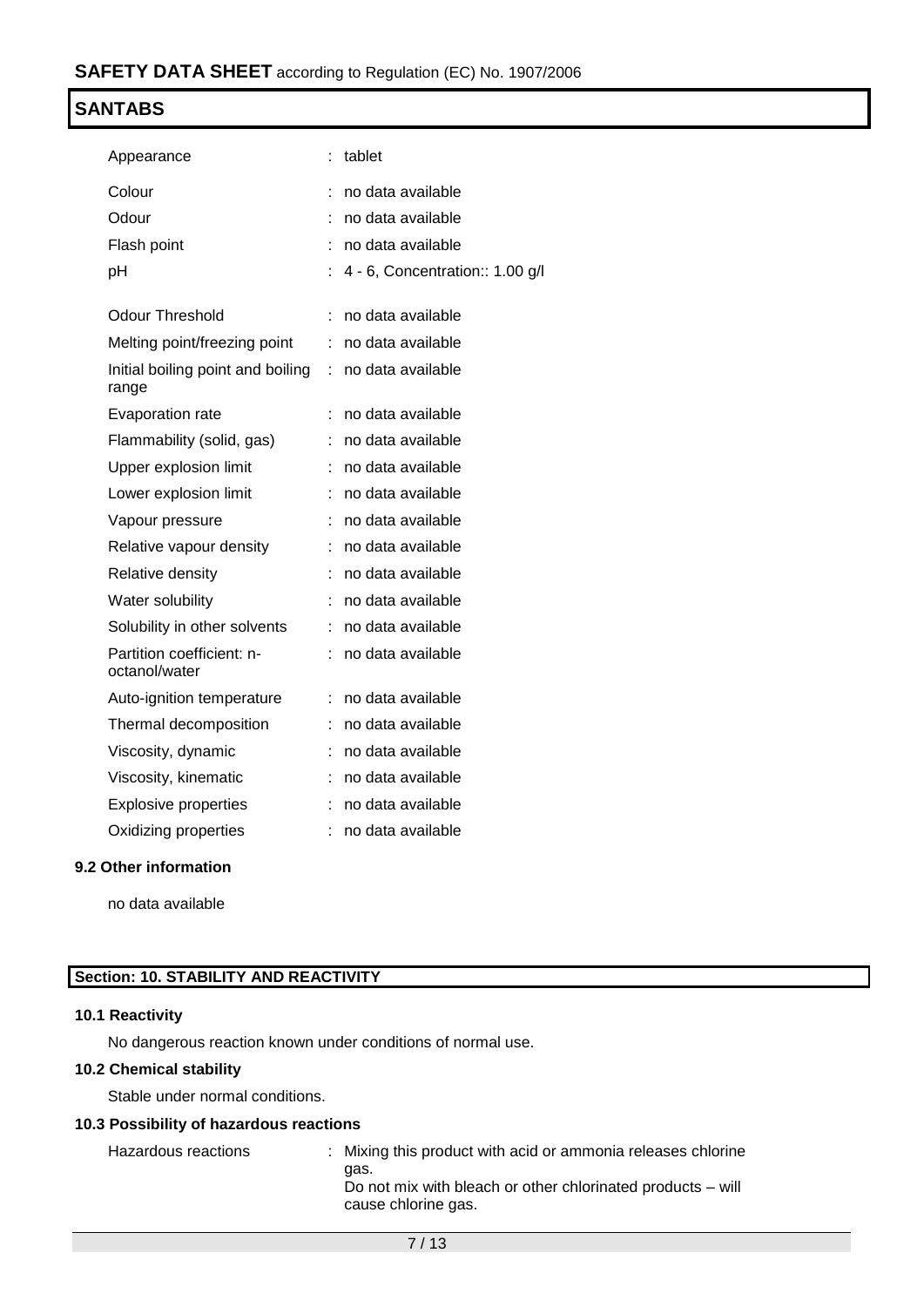| <b>10.4 Conditions to avoid</b> |  |
|---------------------------------|--|
|---------------------------------|--|

Conditions to avoid : None known.

### **10.5 Incompatible materials**

### **10.6 Hazardous decomposition products**

Hazardous decomposition products : Depending on combustion properties, decomposition products may include following materials: Carbon oxides nitrogen oxides (NOx) Sulphur oxides Oxides of phosphorus

### **Section: 11. TOXICOLOGICAL INFORMATION**

#### **11.1 Information on toxicological effects**

| Information on likely routes of | : Eye contact, Skin contact |
|---------------------------------|-----------------------------|
| exposure                        |                             |

### **Toxicity**

### **Product**

| Acute oral toxicity                  | Acute toxicity estimate : $> 2,000$ mg/kg            |
|--------------------------------------|------------------------------------------------------|
| Acute inhalation toxicity            | There is no data available for this product.         |
| Acute dermal toxicity                | There is no data available for this product.         |
| Skin corrosion/irritation            | There is no data available for this product.         |
| Serious eye damage/eye<br>irritation | : There is no data available for this product.       |
| Respiratory or skin<br>sensitization | There is no data available for this product.         |
| Carcinogenicity                      | There is no data available for this product.         |
| Reproductive effects                 | There is no data available for this product.         |
| Germ cell mutagenicity               | There is no data available for this product.         |
| Teratogenicity                       | There is no data available for this product.         |
| STOT - single exposure               | There is no data available for this product.         |
| STOT - repeated exposure             | There is no data available for this product.         |
| Aspiration toxicity                  | There is no data available for this product.         |
| <b>Components</b>                    |                                                      |
| Acute oral toxicity                  | Sodium Dichloroisocyanurate<br>LD50 rat: 1,500 mg/kg |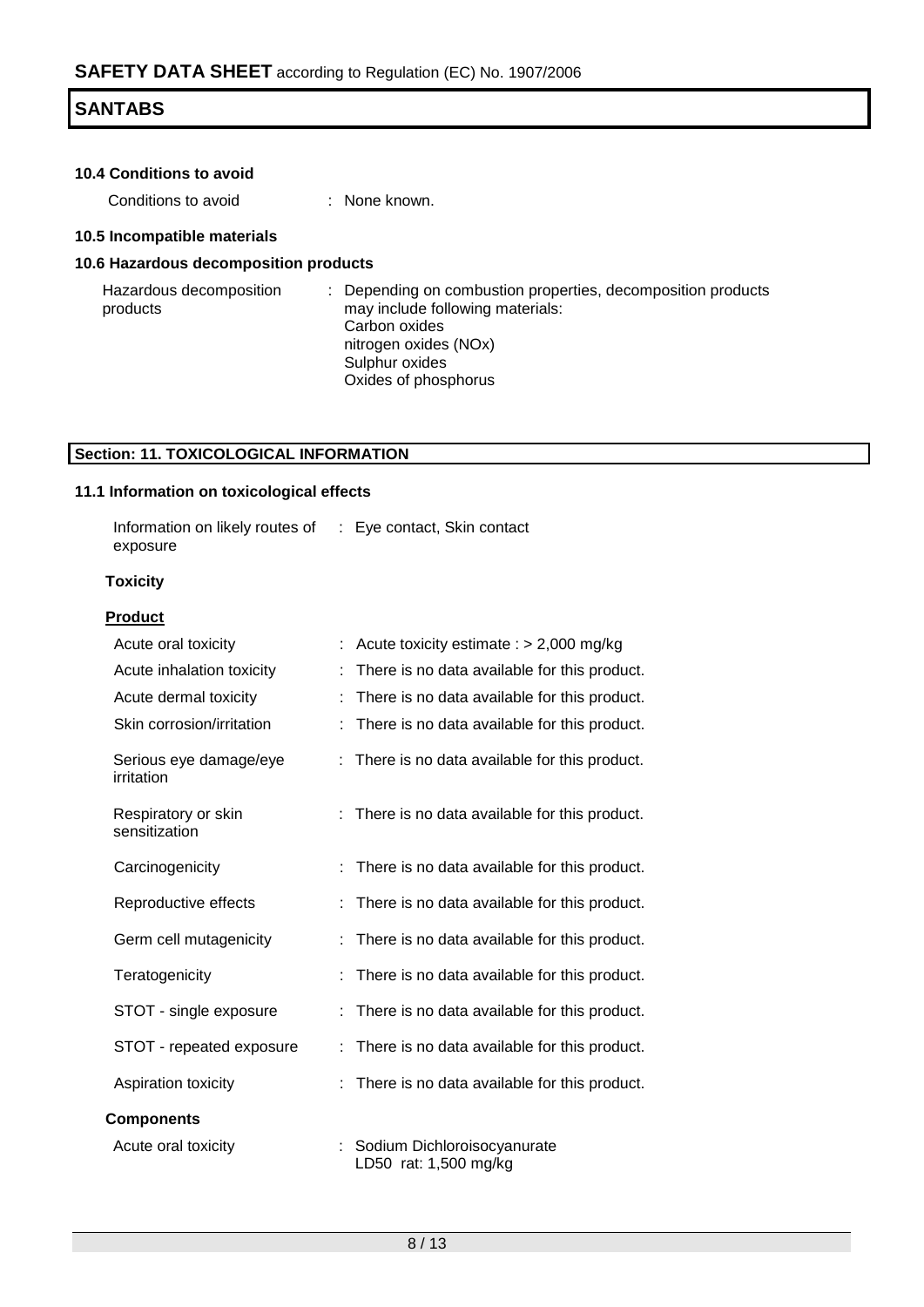| <b>SANTABS</b>                        |                                                                                             |
|---------------------------------------|---------------------------------------------------------------------------------------------|
|                                       | Adipic Acid<br>LD50 rat: 5,560 mg/kg                                                        |
|                                       | Sodium Carbonate<br>LD50 rat: 2,800 mg/kg                                                   |
| <b>Components</b>                     |                                                                                             |
| Acute inhalation toxicity             | : Adipic Acid<br>LC50 rat: $> 7.7$ mg/l<br>Exposure time: 4 h<br>Test atmosphere: dust/mist |
| <b>Components</b>                     |                                                                                             |
| Acute dermal toxicity                 | : Sodium Dichloroisocyanurate<br>LD50 rabbit: > 10,000 mg/kg                                |
|                                       | Adipic Acid<br>LD50 rabbit: $> 7,940$ mg/kg                                                 |
| <b>Potential Health Effects</b>       |                                                                                             |
| Eyes                                  | Causes serious eye irritation.                                                              |
| <b>Skin</b>                           | Health injuries are not known or expected under normal<br>use.                              |
| Ingestion                             | : Health injuries are not known or expected under normal<br>use.                            |
| Inhalation                            | May cause respiratory tract irritation. May cause nose,<br>throat, and lung irritation.     |
| <b>Chronic Exposure</b>               | : Health injuries are not known or expected under normal<br>use.                            |
| <b>Experience with human exposure</b> |                                                                                             |
| Eye contact                           | : Redness, Pain, Irritation                                                                 |
| Skin contact                          | No symptoms known or expected.                                                              |
| Ingestion                             | No symptoms known or expected.                                                              |
| Inhalation                            | Respiratory irritation, Cough                                                               |
| <b>Further information</b>            | no data available                                                                           |
|                                       |                                                                                             |

## **Section: 12. ECOLOGICAL INFORMATION**

### **12.1 Ecotoxicity**

### **Product**

| <b>Environmental Effects</b>  | : Very toxic to aquatic life with long lasting effects. |
|-------------------------------|---------------------------------------------------------|
| Toxicity to fish              | : no data available                                     |
| Toxicity to daphnia and other | : no data available                                     |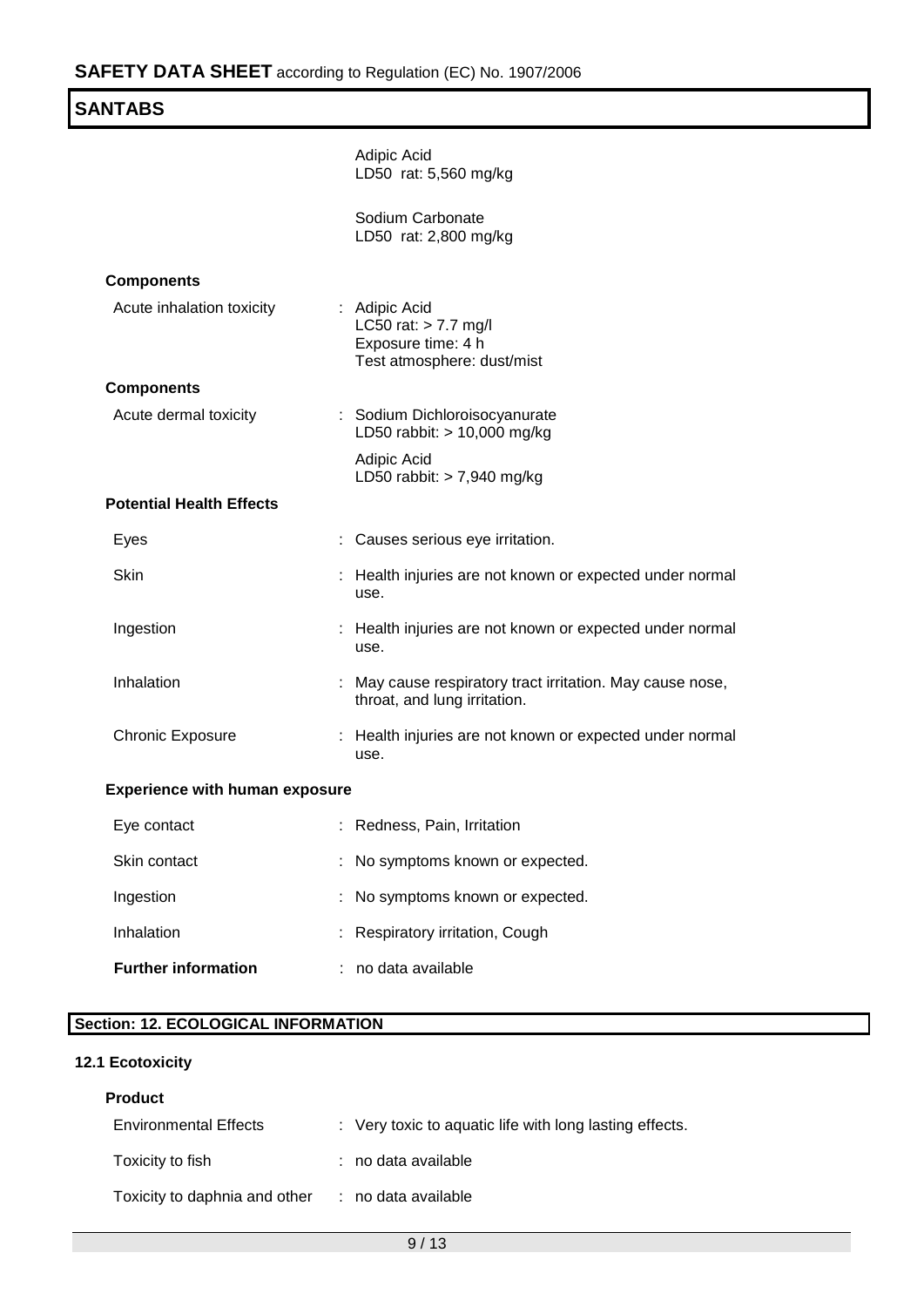| SANTABS |  |
|---------|--|
|---------|--|

| aquatic invertebrates                                  |                                                                                     |
|--------------------------------------------------------|-------------------------------------------------------------------------------------|
| Toxicity to algae                                      | : no data available                                                                 |
| <b>Components</b>                                      |                                                                                     |
| Toxicity to fish                                       | : Sodium Carbonate<br>96 h LC50 Lepomis macrochirus (Bluegill sunfish): 300<br>mg/l |
| <b>Components</b>                                      |                                                                                     |
| Toxicity to daphnia and other<br>aquatic invertebrates | : Sodium Carbonate<br>48 h EC50 Ceriodaphnia (water flea): 213.5 mg/l               |
| <b>Components</b>                                      |                                                                                     |
| Toxicity to algae                                      | : Adipic Acid<br>96 h EC50: 26.6 mg/l                                               |

### **12.2 Persistence and degradability**

no data available

### **Components**

Biodegradability : Sodium Dichloroisocyanurate Result: Poorly biodegradable

> Sodium Dichloroisocyanurate Result: Poorly biodegradable

Adipic Acid Result: Readily biodegradable.

Sodium Carbonate Result: Not applicable - inorganic

### **12.3 Bioaccumulative potential**

no data available

### **12.4 Mobility in soil**

no data available

### **12.5 Results of PBT and vPvB assessment**

### **Product**

| Assessment | : This substance/mixture contains no components considered   |
|------------|--------------------------------------------------------------|
|            | to be either persistent, bioaccumulative and toxic (PBT), or |
|            | very persistent and very bioaccumulative (vPvB) at levels of |
|            | $0.1\%$ or higher.                                           |

### **12.6 Other adverse effects**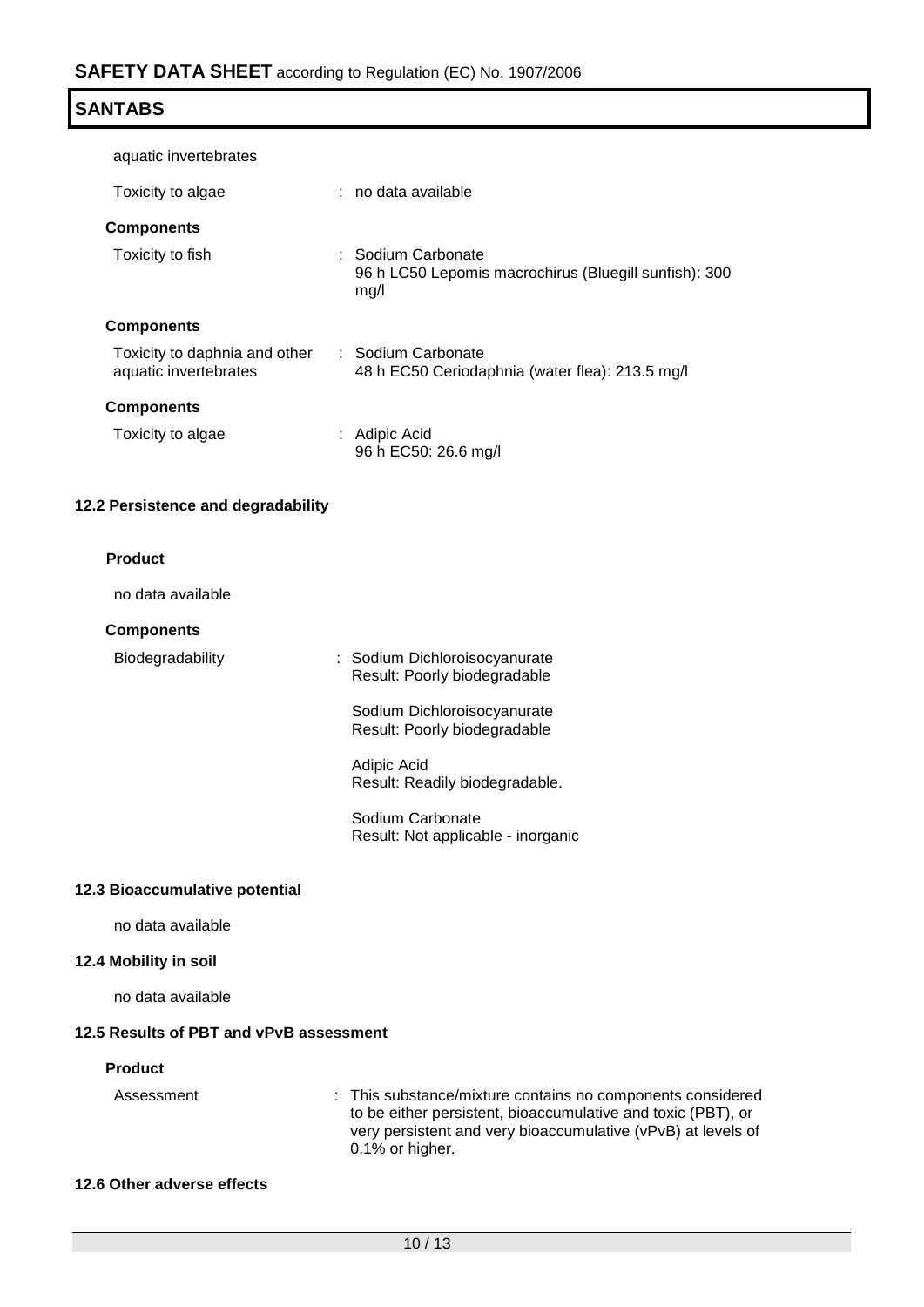no data available

### **Section: 13. DISPOSAL CONSIDERATIONS**

Dispose of in accordance with the European Directives on waste and hazardous waste.Waste codes should be assigned by the user, preferably in discussion with the waste disposal authorities.

### **13.1 Waste treatment methods**

| Product                              | : The product should not be allowed to enter drains, water<br>courses or the soil.<br>Where possible recycling is preferred to disposal or<br>incineration.<br>If recycling is not practicable, dispose of in compliance with<br>local regulations.<br>Dispose of wastes in an approved waste disposal facility.                                                                                                                                                                                              |
|--------------------------------------|---------------------------------------------------------------------------------------------------------------------------------------------------------------------------------------------------------------------------------------------------------------------------------------------------------------------------------------------------------------------------------------------------------------------------------------------------------------------------------------------------------------|
| Contaminated packaging               | : Dispose of as unused product.<br>Empty containers should be taken to an approved waste<br>handling site for recycling or disposal.<br>Do not re-use empty containers.                                                                                                                                                                                                                                                                                                                                       |
| Guidance for Waste Code<br>selection | : Organic wastes containing dangerous substances. If this<br>product is used in any further processes, the final user must<br>redefine and assign the most appropriate European Waste<br>Catalogue Code. It is the responsibility of the waste generator<br>to determine the toxicity and physical properties of the<br>material generated to determine the proper waste<br>identification and disposal methods in compliance with<br>applicable European (EU Directive 2008/98/EC) and local<br>regulations. |

### **Section: 14. TRANSPORT INFORMATION**

The shipper/consignor/sender is responsible to ensure that the packaging, labeling, and markings are in compliance with the selected mode of transport.

| Land transport (ADR/ADN/RID)              |                                                       |
|-------------------------------------------|-------------------------------------------------------|
| 14.1 UN number:                           | <b>UN 3077</b>                                        |
| 14.2 UN proper shipping name:             | ENVIRONMENTALLY HAZARDOUS SUBSTANCE, SOLID,<br>N.O.S. |
| 14.3 Transport hazard class(es):          | 9                                                     |
| 14.4 Packing group:                       | Ш                                                     |
| 14.5 Environmental hazards:               | No.                                                   |
| 14.6 Special precautions for user:        | Not applicable.                                       |
| Air transport (IATA)                      |                                                       |
| 14.1 UN number:                           | <b>UN 3077</b>                                        |
| 14.2 UN proper shipping name:             | ENVIRONMENTALLY HAZARDOUS SUBSTANCE, SOLID,<br>N.O.S. |
| 14.3 Transport hazard class(es):          | 9                                                     |
| 14.4 Packing group:                       | Ш                                                     |
| <b>14.5 Environmental hazards:</b>        | No.                                                   |
| <b>14.6 Special precautions for user:</b> | Not applicable.                                       |
| Sea transport (IMDG/IMO)                  |                                                       |
| 14.1 UN number:                           | <b>UN 3077</b>                                        |
|                                           | .                                                     |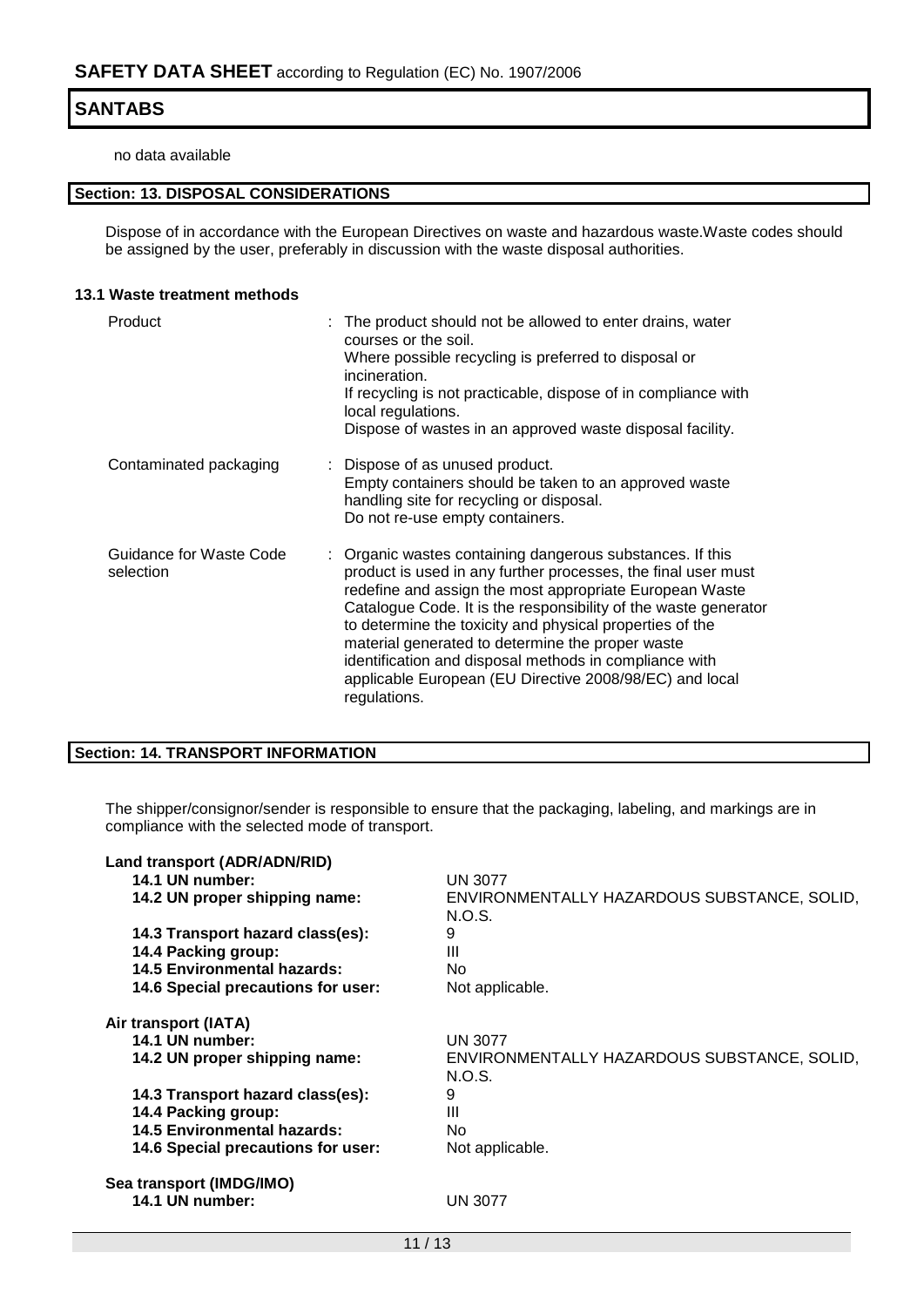**14.3 Transport hazard class(es):** 9 **14.4 Packing group:** III III<br>**14.5 Environmental hazards:** No **14.5 Environmental hazards:** No<br>**14.6 Special precautions for user:** Not applicable. **14.6 Special precautions for user:** 

**14.7 Transport in bulk according to Annex II of MARPOL 73/78 and the IBC Code:**

**14.2 UN proper shipping name:** ENVIRONMENTALLY HAZARDOUS SUBSTANCE, SOLID, N.O.S.

Not applicable.

### **Section: 15. REGULATORY INFORMATION**

**15.1 Safety, health and environmental regulations/legislation specific for the substance or mixture:**

**INTERNATIONAL CHEMICAL CONTROL LAWS**

#### **15.2 Chemical Safety Assessment:**

No Chemical Safety Assessment has been carried out on the product.

### **Section: 16. OTHER INFORMATION**

#### **Procedure used to derive the classification according to REGULATION (EC) No 1272/2008**

| <b>Classification</b>                                       | <b>Justification</b> |
|-------------------------------------------------------------|----------------------|
| Eye irritation 2, H319                                      | Calculation method   |
| Specific target organ toxicity - single exposure 3,<br>H335 | Calculation method   |
| Acute aguatic toxicity 1, H400                              | Calculation method   |
| Chronic aquatic toxicity 1, H410                            | Calculation method   |

#### **Full text of H-Statements**

| H <sub>272</sub>  | May intensify fire; oxidiser.                         |
|-------------------|-------------------------------------------------------|
| H302              | Harmful if swallowed.                                 |
| H <sub>3</sub> 19 | Causes serious eye irritation.                        |
| H <sub>335</sub>  | May cause respiratory irritation.                     |
| H400              | Very toxic to aquatic life.                           |
| H410              | Very toxic to aquatic life with long lasting effects. |
|                   |                                                       |

#### **Full text of other abbreviations**

ADN – European Agreement concerning the International Carriage of Dangerous Goods by Inland Waterways; ADR – European Agreement concerning the International Carriage of Dangerous Goods by Road; AICS – Australian Inventory of Chemical Substances; ASTM – American Society for the Testing of Materials; bw – Body weight; CLP – Classification Labelling Packaging Regulation; Regulation (EC) No 1272/2008; CMR – Carcinogen, Mutagen or Reproductive Toxicant; DIN – Standard of the German Institute for Standardisation; DSL – Domestic Substances List (Canada); ECHA – European Chemicals Agency; EC-Number – European Community number; ECx – Concentration associated with x% response; ELx – Loading rate associated with x% response; EmS – Emergency Schedule; ENCS – Existing and New Chemical Substances (Japan); ErCx – Concentration associated with x% growth rate response; GHS – Globally Harmonized System; GLP – Good Laboratory Practice; IARC – International Agency for Research on Cancer; IATA – International Air Transport Association; IBC – International Code for the Construction and Equipment of Ships carrying Dangerous Chemicals in Bulk; IC50 – Half maximal inhibitory concentration; ICAO – International Civil Aviation Organization; IECSC – Inventory of Existing Chemical Substances in China; IMDG – International Maritime Dangerous Goods; IMO – International Maritime Organization; ISHL – Industrial Safety and Health Law (Japan); ISO – International Organisation for